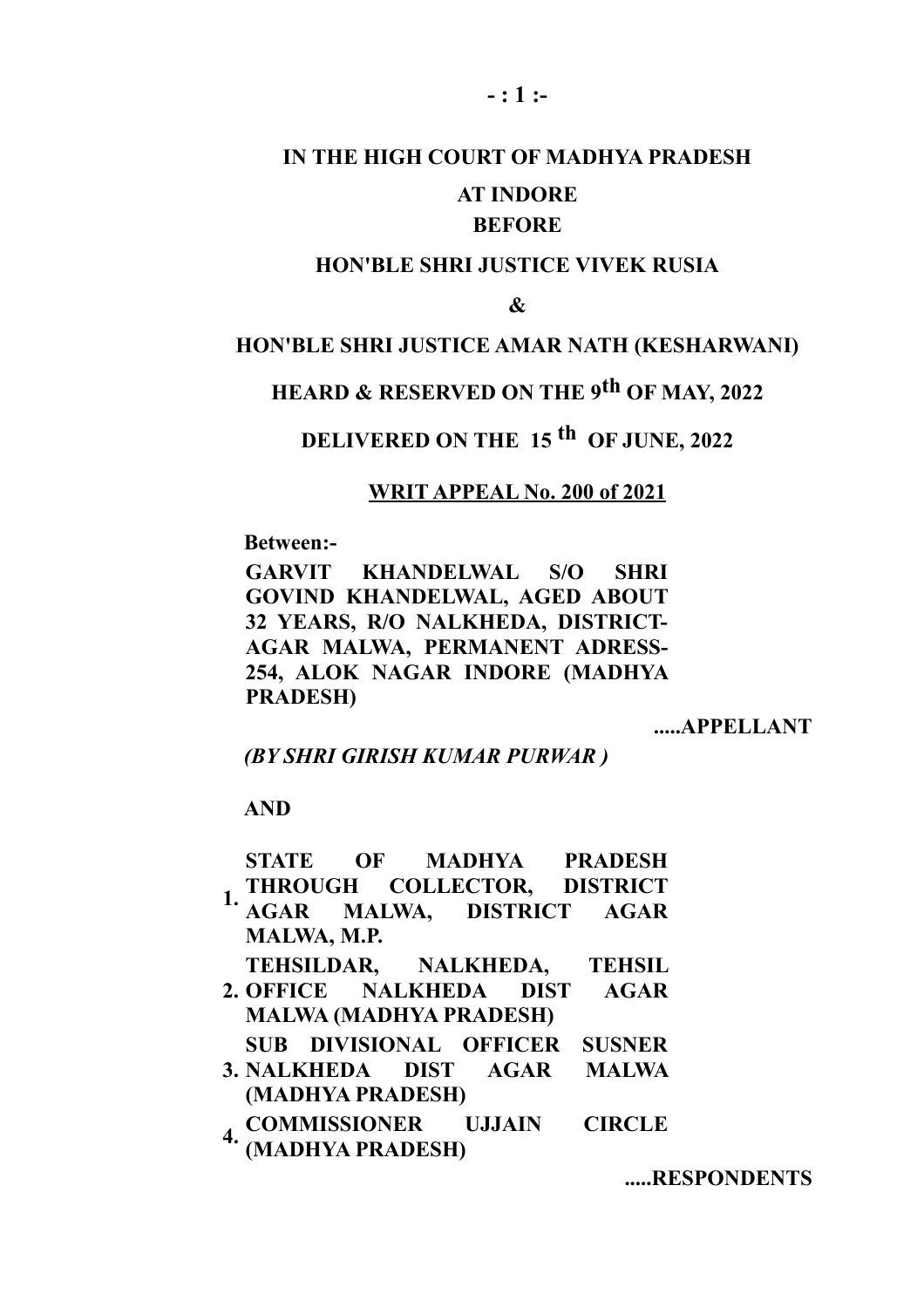## *(BY SHRI VAIBHAV BHAGWAT, ADVOCATE) This appeal coming on for order this day, JUSTICE VIVEK RUSIA passed the following:*

#### **ORDER**

The appellant has filed this Writ Appeal being aggrieved by the order dated 05.06.2020 whereby Writ Petition No.2191/2020 has been dismissed in *limine* by the Writ Court without notice to the respondents.

The facts of the case in short are as under:

1. The appellant submitted an application before the Tehsildar on 18.05.2017 seeking correction of the land record that land use of the remaining land area of 0.134 hectares of survey No.219/2 be recorded for residential purposes. According to the appellant her grandmother Smt.Kalawati Devi had sold her agricultural land (total area of 0.125 hectares) to eight persons thereafter she had also sold part of the land for other than agriculture purposes to five persons (a total area of 0.0454 hectares). Although along with the aforesaid application, no sale deeds were annexed, and no other details were disclosed in it. The aforesaid application has been filed by the appellant through his power of attorney holder, the contents of the application are very vague in nature, even then the Tehsildar has entertained the application and obtained a report from Patwari but dismissed the application that the land being a diverted land to other than agriculture purpose, revenue authority under M.P. Land Revenue Code, 1959 is Tehsildar does not have jurisdiction to grant any relief.

2. Being aggrieved by the aforesaid order, the petitioner preferred an appeal before the Sub Divisional Officer Susner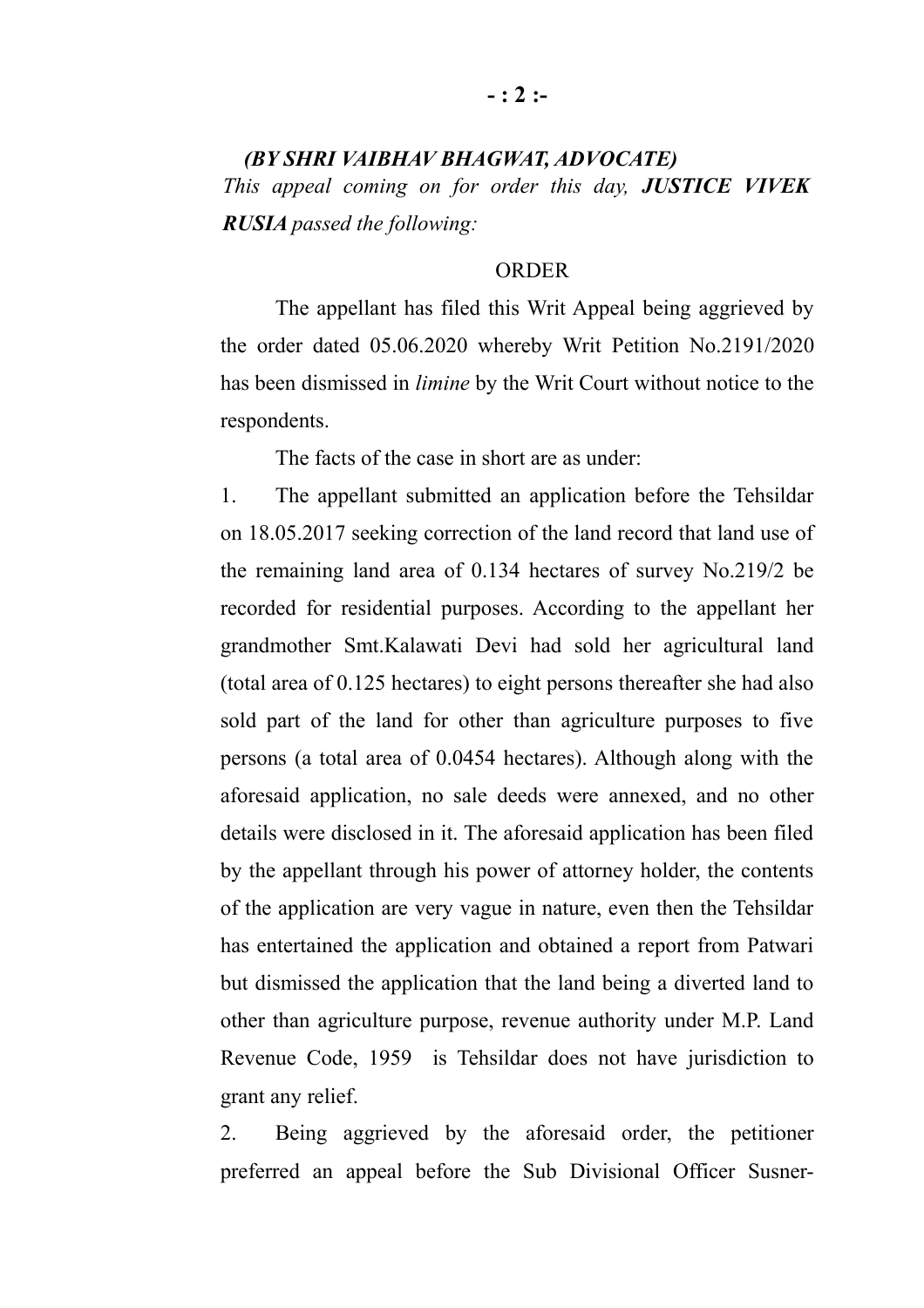Nalkheda, Agar Malwa, which has also been dismissed vide order dated 30.05.2018. Thereafter, he approached the Court of Additional Commissioner by way of an application under Section 44(2) of M.P. Land Revenue Code, 1959 that too has been dismissed vide order dated 14.11.2018. Being aggrieved by the order of the Additional Commissioner, a review petition was filed that has been dismissed vide order dated 08.01.2019 and thereafter, a writ petition has been filed.

3. Vide order dated 05.06.2020, the Writ Court has dismissed the Writ Petition solely on the ground that the land in question had already been diverted, therefore revenue authorities lack jurisdiction to correct the revenue entries in respect of diverted land, hence, this writ appeal before this Court.

4. The respondents were called upon to file a reply to clarify the legal position in this matter. The respondents have filed a brief reply by submitting that the appellant filed the application before the Tehsildar without the necessary documents. It is further submitted that the actual owner of the land Kalawati Devi, never applied for correction of record after selling the agricultural land to 13 different people. Jurisdiction is vested with Sub Divisional Officer for correction of land records before whom no application has been filed, hence no interference id call for writ appeal is liable to be dismissed.

We have heard learned counsel for the parties.

5. All the Revenue Authorities have dismissed the application *inter -alia* on the ground that the land in question is a diverted land and no correction can be made in the revenue records by them under the provisions of M.P. Land Revenue Code, 1959 hence, *the*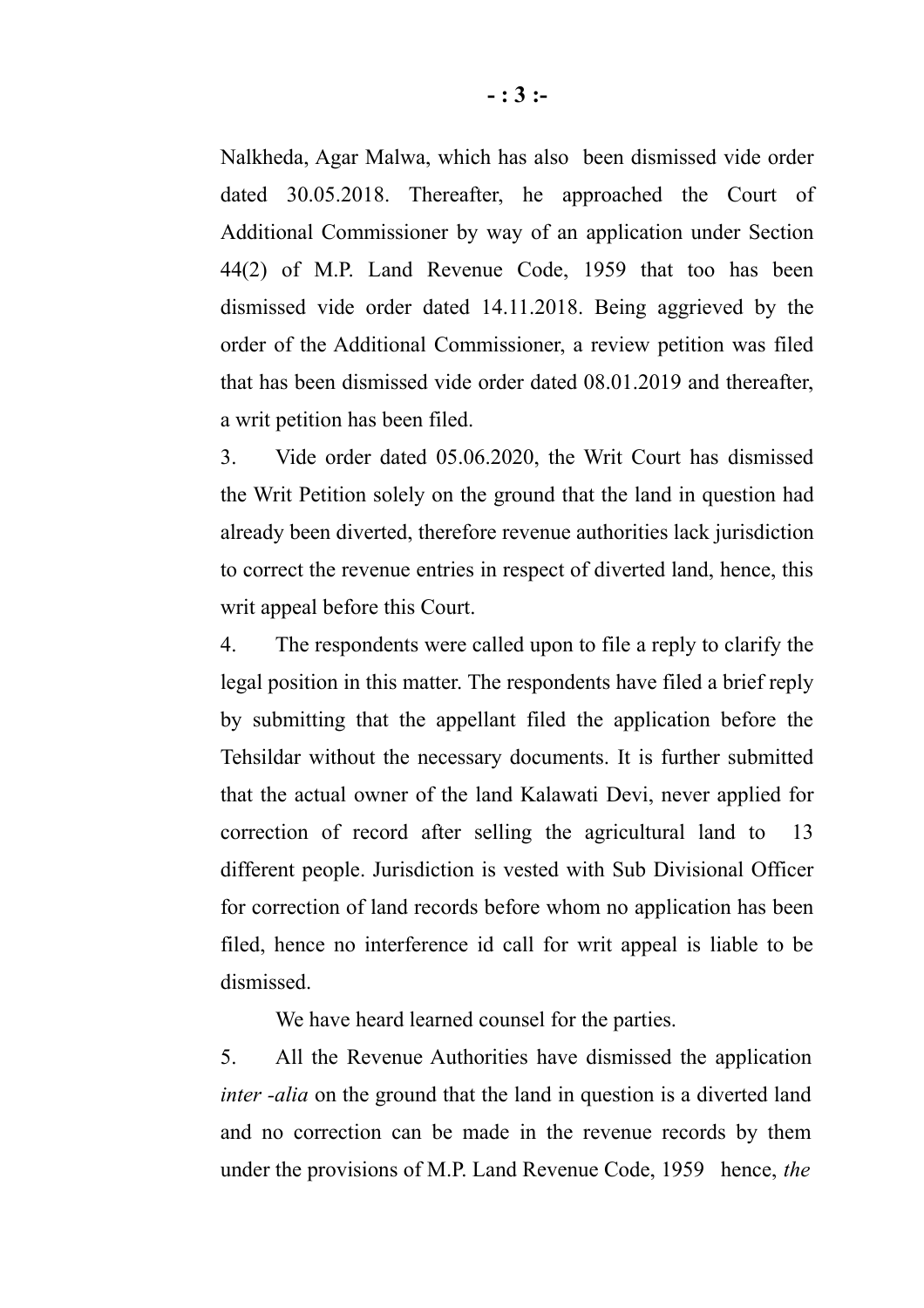*issue which requires our consideration is whether the provisions of M.P. Land Revenue Code, 1959 apply to those lands which are being used for other than agricultural purposes or diverted land?*

6. The M.P. Land Revenue Code, 1959 consolidate and amend the law relating to land revenue, the powers of Revenue Officers, rights and liabilities of holders of land from the State Government, agricultural tenures and other matters relating to land and the liabilities incidental thereto in Madhya Pradesh. Section 2 (k) defines "land" means a portion of the earth's surface whether or not underwater, it shall be deemed to include all things attached to or permanently fastened to anything attached to such land. The buildings standing on the land are fictionally made to mean land by this clause. The ''landless person'' defines under 2(l) and according to which person who is a bonafide agriculturist and who whether individually or jointly with other members of his family hold no lands or land less than the area which may be prescribed on this behalf. As per the definition of 2 (m) '' land records'' means the record maintained under the provisions of this Code.

7. Chapter III deals with the appointment of Revenue Officers and their classes and powers. Chapter VI deals with land and land revenue. As per Section 58, all land, to whatever purpose applied and wherever situate, is liable to the payment of revenue to the State Government, except such land as has been wholly exempted from such liability by the State Government. As per the proviso, Abadi land is subject to the provisions of Section 245, and the land which is situated in non-urban areas and used for agricultural purposes is liable to the payment of revenue to the Gram Sabha. Section 59 provides that the assessment of land revenue on any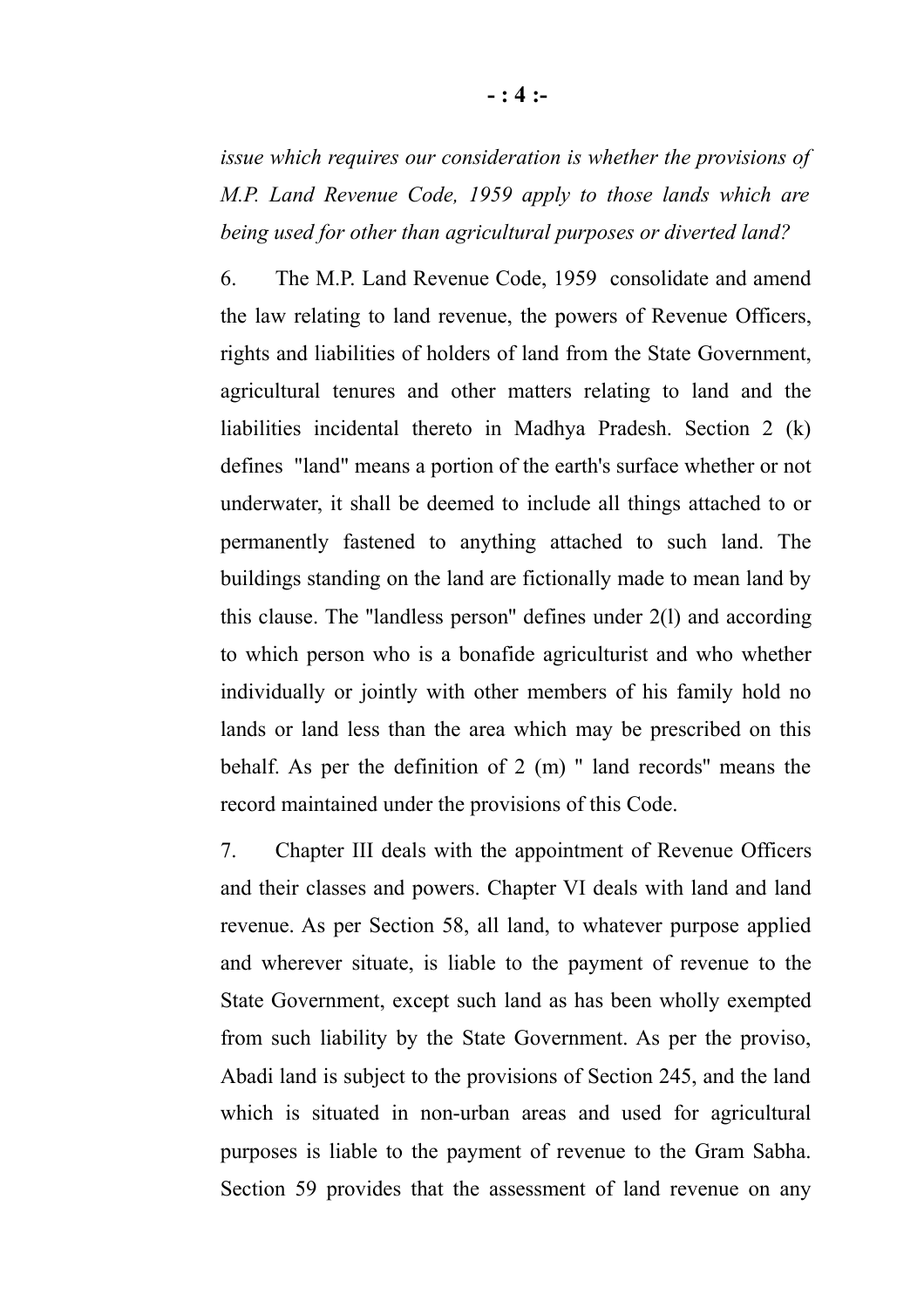land shall be made with reference to the use of land and the use of land is described from (a) to (e). The land use for other than agricultural purposes is also subjected to the payment of land revenue. Section 59-B provided the reassessment of revenue after coming into force of the M.P. Land Revenue Code, 1959. The land assessed earlier for any purposes was subsequently diverted for use to another purpose and is also liable to be altered and assessed accordingly. Therefore, it is clear from the aforesaid definition that land whether agricultural or used for other than purposes is subjected to the payment of the land revenue to the State. It is also clear that provisions of the M.P. Land Revenue Code, 1959 apply to all categories of the lands situated within the State of M.P.

8. That section 68 provides the formation of survey numbers and villages and under which the settlement officer after measuring the land may divide such lands into survey numbers and group them into villages. Section 69 provides separate demarcation of land diverted or specially assigned. The land which is diverted under section 172 to any non-agricultural purposes or any portion of land where the assessment is altered, the Settlement Officer may make such portion into a separate survey number or sub-diversion of a survey number. Section 72 defines the determination of Abadi of the village. Section 80 makes it clear that the Settlement Officer shall have the power to make a fair assessment on all lands whatsoever to which the settlement extends.

9. Section 108 provides that there shall be a record-of-rights be prepared and maintained for every village and such record shall include the particulars of the name of Bhumiswamis, name of occupancy tenants, Government lessees, nature and extent the of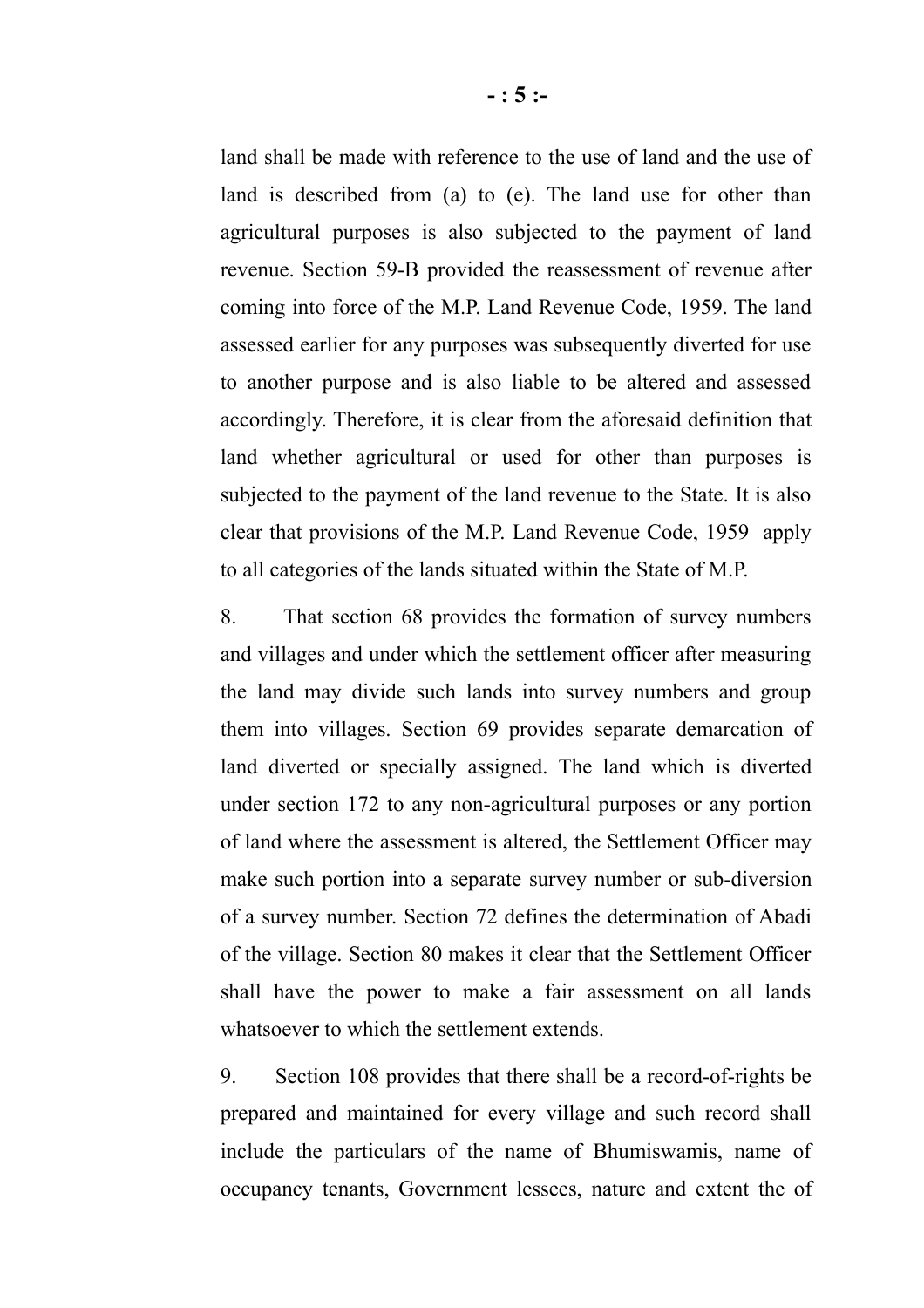the respective interest of such persons, the rent or land revenue if any payable or such other particulars. Section 108 of MPLRC is reproduced below:-

108. Record of rights.-3[(1)1 A record-of-rights shall in accordance with rules made in this behalf be prepared and maintained for every village and such record shall include following particulars : —

(a) the names of all bhumiswamis together with survey numbers or plot numbers held by them and their area, irrigated or unirrigated;

(b) the names of all occupancy tenants and Government lessees together with survey numbers or plot numbers held by them and their area, irrigated or unirrigated;

(c) the nature and extent of the respective interests of such persons and the conditions or liabilities, if any, attaching thereto;

(d) the rent or land revenue, if any, payable by such persons; and

(e) such other particulars as may be prescribed.

 $[(2)$  The record-of-rights mentioned in sub-section  $(1)$  shall be prepared during a [revenue survey] or whenever the State Government may, by notification, so direct.]

10. Section 110 gives the right to Patwari to make entry into the register prepared under Section 109. Section 113 gives the right to Sub Divisional Officer to correct the clerical error or any other errors in the records of rights. Section 114 deals with the land records in addition to the map and *Bhoo Adhikar Pustikas* and such record shall be prepared **for each village** in the nature of Khasra or field book, therefore, there shall be **a land record for each village** and Tehsildar is competent authority to make entries in it, irrespective to the fact that whether the land is in use as agricultural or for other than agricultural purposes. The disputes regarding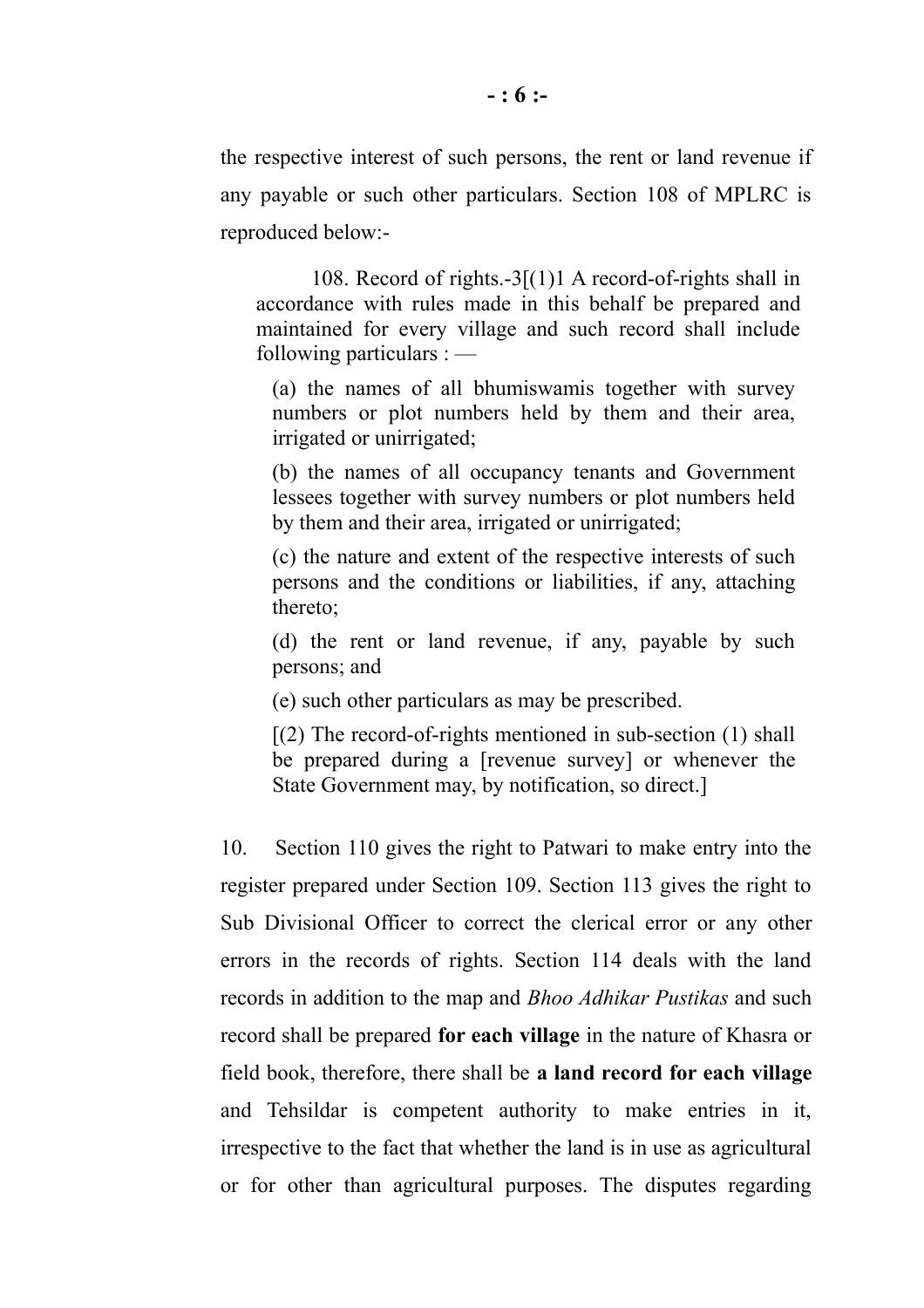entries in Khasra or any other land records are liable to be examined under Section 116 by the Tehsildar.

11. In view of the above the land situated in the village area recorded in the Land Records or Record of Rights, such entries are liable to be entered or corrected as the case may be by the revenue authorities, irrespective of the fact that such the land is agricultural land or non-agricultural land.

12. The land revenue is liable to be charged on land situated in the village area as held above. *The issue which requires further consideration is whether the notified village after the inclusion in the limits Municipalities or Municipal Corporation ceases its status of a village and if yes then the land which was situated in the said village is still subjected to the imposition of land revenue and for such land, Khasra Panchshala, Form-II and other Land records are liable to be maintained the under the M.P. Land Revenue Code, 1959 ?*

13. Section 2(XXIX) defines the 'village' according to which village means a village specified by the Governor by public notification to be a village for the purpose of Madhya Pradesh Panchayat Raj Avarm Gram Swaraj Adhiniyam, 1993 and also includes the group of villages so specified. By way of explanation, the term 'village' includes revenue village and the forest village. Section 3 of Adhiniyam, provides issuance of notification by the Governor specifying a village or group of villages to be the village for the purpose of this Adhiniyam . Sub Section (1) of Section 10 provides that there shall be a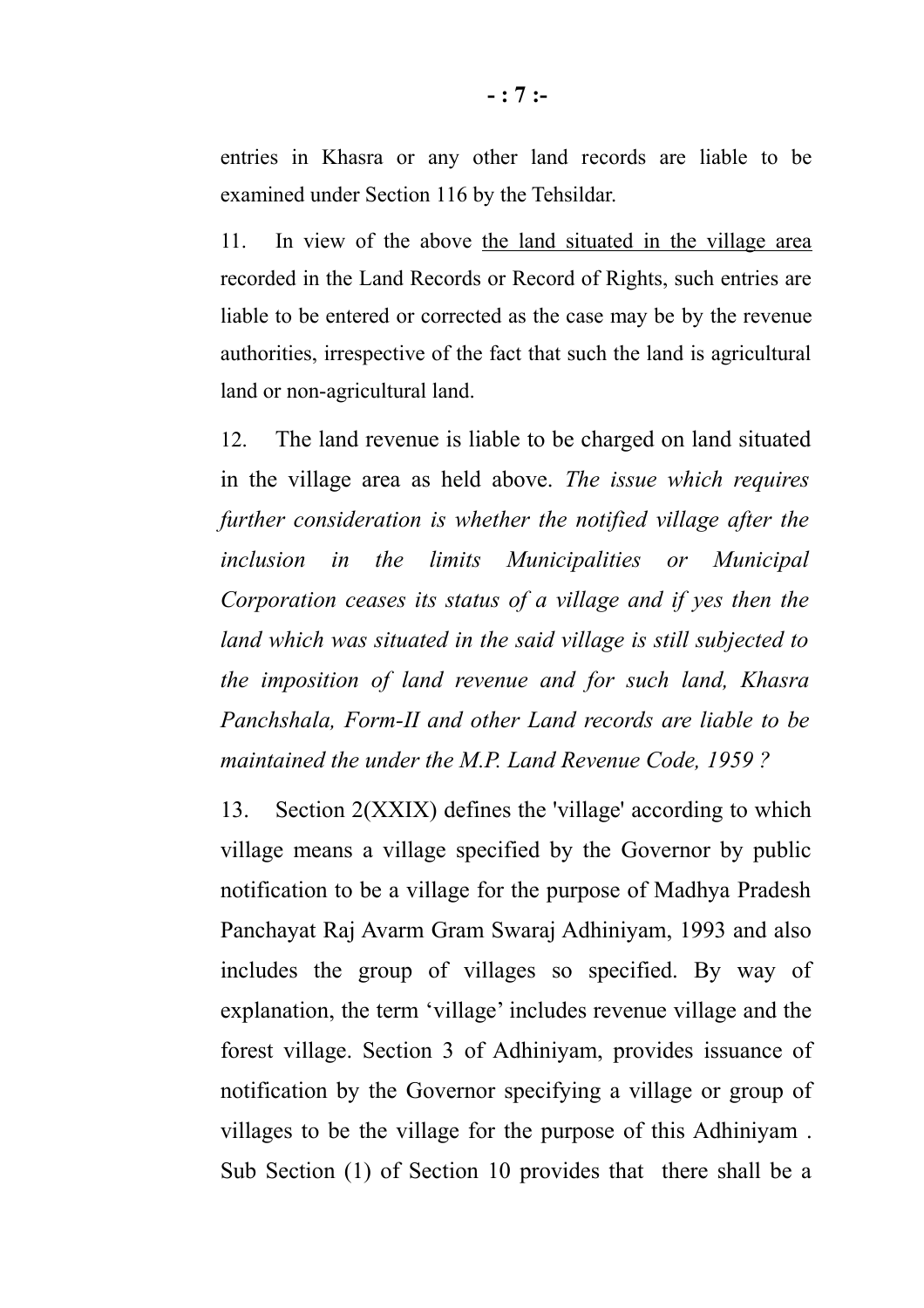Gram Panchayat for every village specified as a village for the purposes of this Adhiniyam, under Section 3 and as per Sub Section (2) of Section 10 for every block there shall be a Janpad Panchayat and as per sub-section (3) of Section 10 (3) there shall be a Zila Panchayat for every district Under section 11 every Gram Panchayat, Janpad Panchayat and Zila Panchayat shall be a body corporate by the name specified and shall have power to acquire, hold or transfer property movable or immovable under the Act. Section 74 of the Adhiniyam, gives power to every Panchayat to levy a cess other than the land revenue payable under the MPLRC, 1959, therefore, there shall be a Gram Panchayat in every village under Section 10.

14. Section 5 of the M.P. Municipalities Act, 1961 provides the constitution of Municipal Councils and Nagar Panchayats and according to which a Municipal Council for a smaller urban area; and a Nagar Panchayat for a transitional area, that is to say, an area in transition from a rural area to an urban area. The establishment of the Municipal Council is provided under Article 243 -Q of the Constitution of India Section 5-A of the Act of 1961 gives power to the Governor to include or exclude certain areas of the village into the Municipalities area. The Governor may, by notification in the Gazette, declare the intention to include within or exclude from the limits of a municipal area, any specified area. Section 7 of the Act of 1961provides the effect of establishing Municipality for a local area which ceases to be a Town area or Panchayat and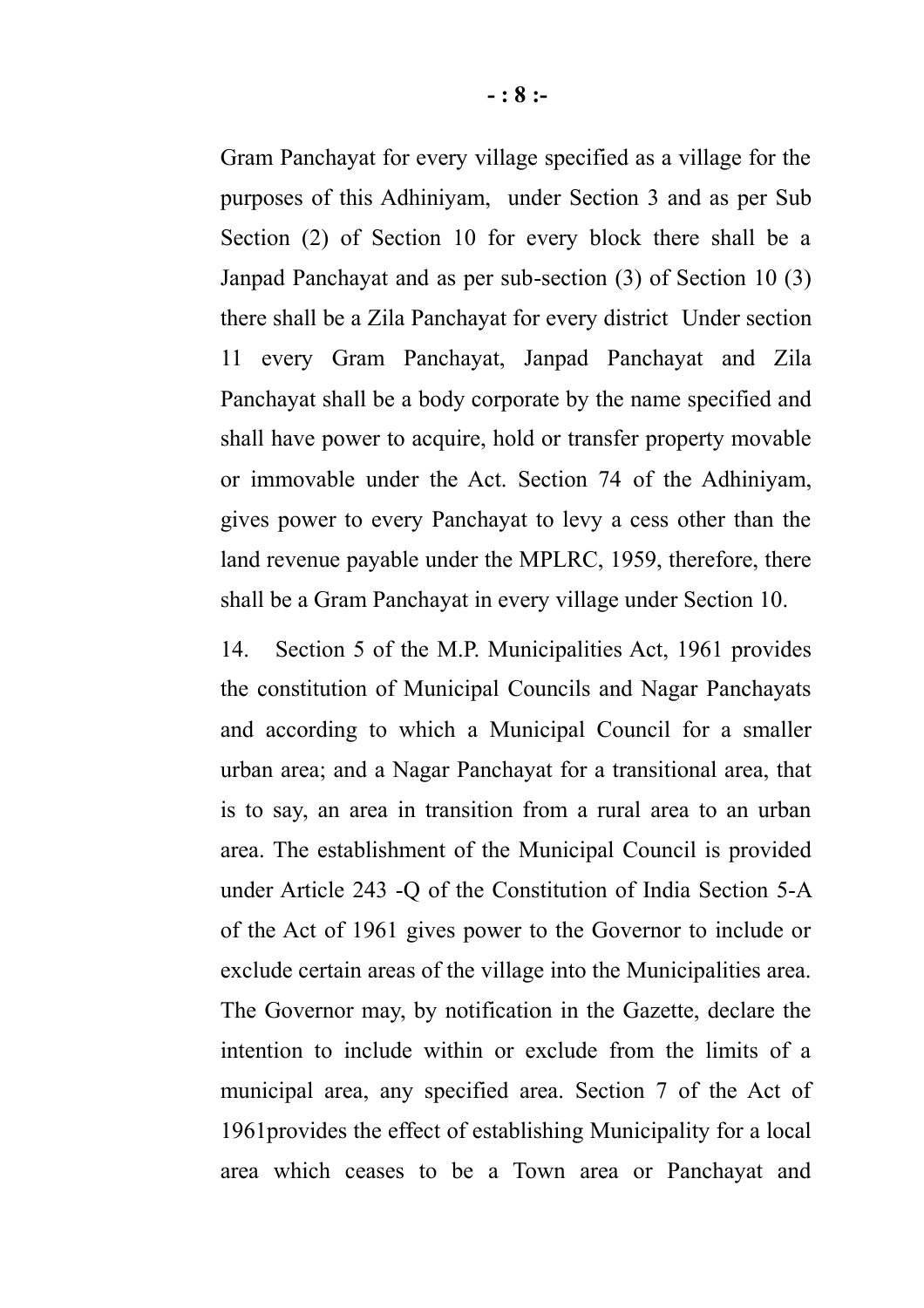according to which when any local area ceases to be a Town Area under the Bhopal State Town Area Act, 1954(XIV of 1954), or a Panchayat under the Panchayat Law and immediately following such cessation a Municipality is established under Section 5 for such area and as a consequence of which the Town Area Committee or the Panchayat, as the case may be, shall cease to exist and all the Panchayat fund and the property including arrears of rates, taxes, rent and fee belonging to the Panchayat, all rights and power shall vest in the council. Section 8 of the Act of 1961 provides the effect of including a local area in a Municipality. Once the Local area has been included in a Municipality, all notifications, rules, bye-laws, orders, and directions, issued under the Act of 1961 shall apply to such local area. Once the area which has been excluded from the village or the entire village included in the municipalities shall cease to be a village and shall be part of the municipalities.

15. Likewise, section 2 (31) of the Municipal Corporation Act,1956 also defines 'the land' which includes benefits arising out of land, houses and things attached to the earth. Section 7 of the Act of 1956 provides the constitution of Municipal Corporation and there shall be constituted a Municipal Corporation for a larger Urban area in accordance with the provisions of this Act. Section 135 of the Act of 1956 provides the imposition of Property Tax by the Municipal Corporation. Land which has been included in the Municipalities or the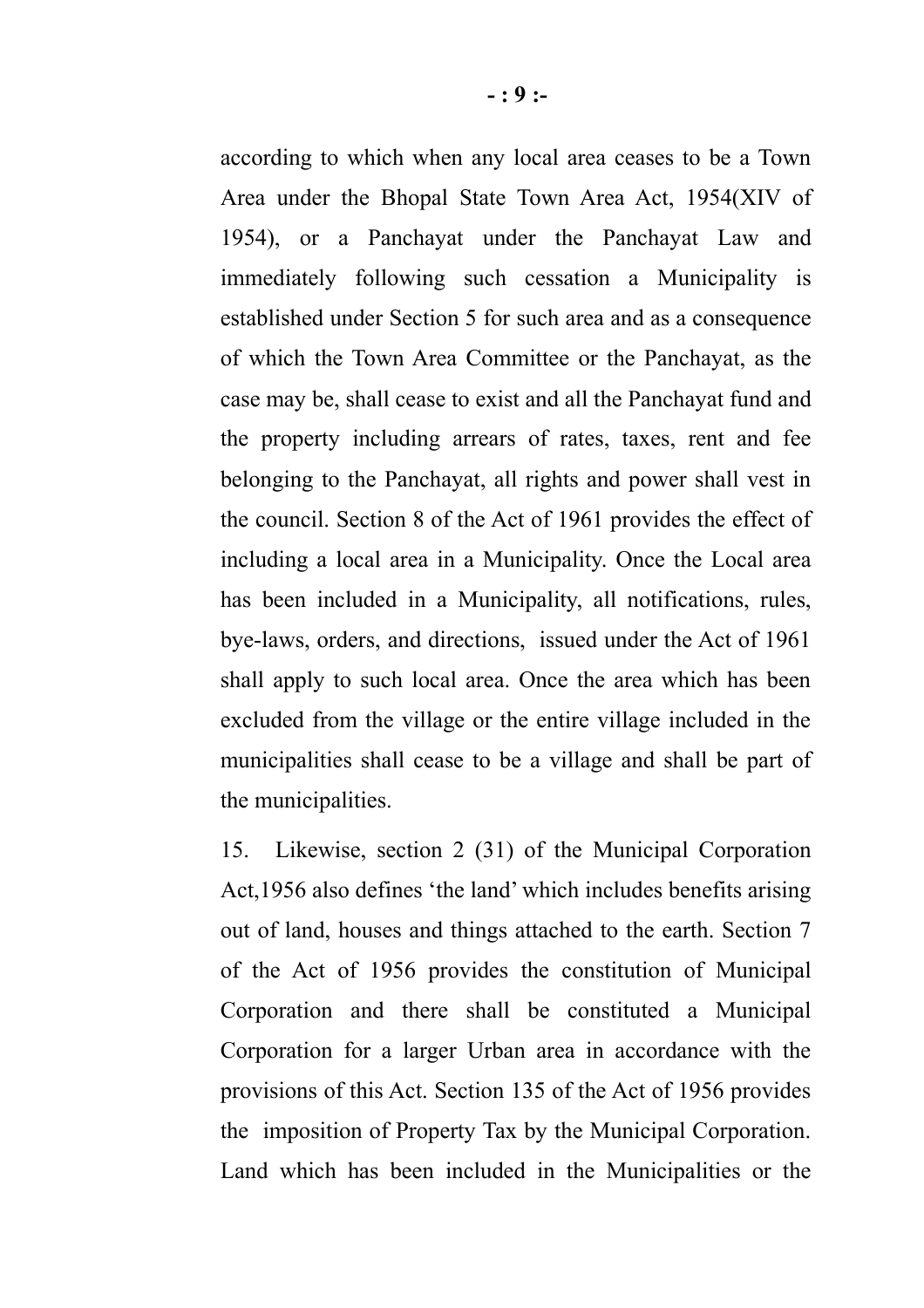Municipal Corporation as the case may be is subjected to the imposition of taxes as it no more remains the land of the village. There are no provisions for charging land revenue on such land under the Act of 1956 or the Act of 1961, as provided in Adhiniyam,1993. The land within the village area forming the Gram Panchayat is liable to be entered in the land record maintained by the Revenue Authorities under the M.P. Land Revenue Code, 1959 . Once the village has been included into the Municipalities or the Municipal Corporation as the case may be, it ceases the status of the village, hence, there would be no need to maintain the Khasra Panchshala or other land Records by the Revenue Authorities for such land. All these lands are subjected to the property tax and other tax payable under the Municipalities Act as well as Municipal Corporation Act, therefore, the Government is directed to examine as to why all revenue authorities are maintaining the land record of those land which are no more in the village and are included into municipalities or Municipal Corporation. A copy of this order be sent to the Advocate General of State of M.P., Principal Secretary of the Department of Revenue for taking necessary action.

16. Till than so far as the land situated in other than village area, but the land records are being maintained by the Revenue Authorities of the respective areas, such records are also liable to be corrected or updated by the Revenue authorities under M.P. Land Revenue Code, 1959. In some urban areas where land is within the